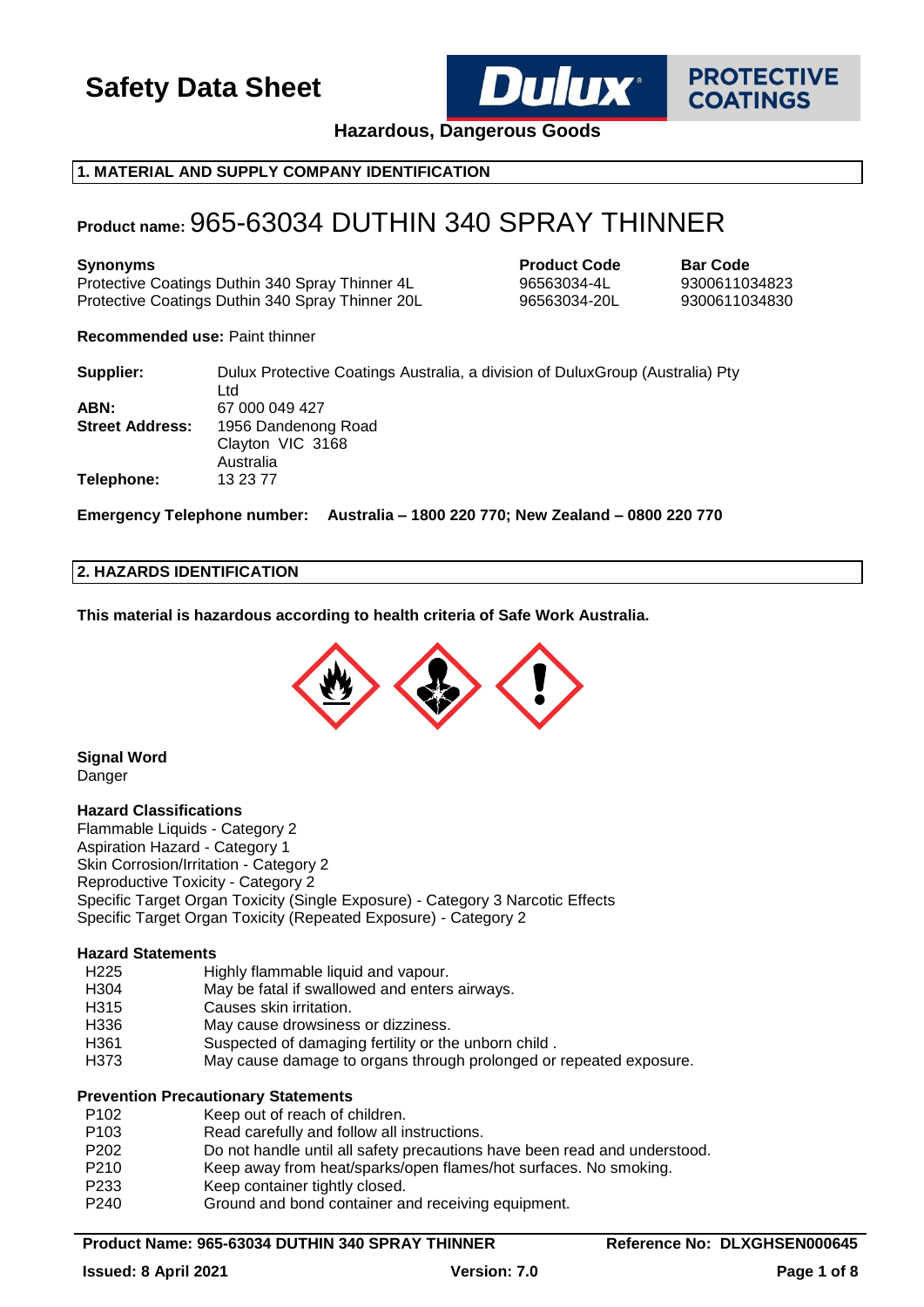



P241 Use explosion-proof electrical, ventilating, lighting and all other equipment. P242 Use non-sparking tools. P243 Take action to prevent static discharges. P260 Do not breathe dust, fume, gas, mist, vapours or spray. P264 Wash hands, face and all exposed skin thoroughly after handling. P271 Use only outdoors or in a well-ventilated area. P280 Wear protective gloves/protective clothing including eye/face protection and suitable respirator.

# **Response Precautionary Statements**

| P <sub>101</sub> | If medical advice is needed, have product container or label at hand.                 |
|------------------|---------------------------------------------------------------------------------------|
| P301+P310        | IF SWALLOWED: Immediately call a POISON CENTER/doctor.                                |
| P303+P361+P353   | IF ON SKIN (or hair): Take off immediately all contaminated clothing. Rinse skin with |
|                  | water [or shower].                                                                    |
| P304+P340        | IF INHALED: Remove person to fresh air and keep comfortable for breathing.            |
| P312             | Call a POISON CENTER/doctor if you feel unwell.                                       |
| P331             | Do NOT induce vomiting.                                                               |
| P332+P313        | If skin irritation occurs: Get medical advice/attention.                              |
| P362+P364        | Take off contaminated clothing and wash it before reuse                               |
|                  |                                                                                       |

#### **Storage Precautionary Statements**

| P403+P233 | Store in a well-ventilated place. Keep container tightly closed. |
|-----------|------------------------------------------------------------------|
| P403+P235 | Store in a well-ventilated place. Keep cool.                     |
| P405      | Store locked up.                                                 |

#### **Disposal Precautionary Statement**

P501 Dispose of contents/container in accordance with local, regional, national and international regulations.

#### **Poison Schedule:** S6. Poison

# **DANGEROUS GOOD CLASSIFICATION**

Classified as Dangerous Goods by the criteria of the "Australian Code for the Transport of Dangerous Goods by Road & Rail" and the "New Zealand NZS5433: Transport of Dangerous Goods on Land".

#### **Dangerous Goods Class:** 3

| 3. COMPOSITION INFORMATION                                           |          |                    |
|----------------------------------------------------------------------|----------|--------------------|
| <b>CHEMICAL ENTITY</b>                                               | CAS NO   | <b>PROPORTION</b>  |
| Toluene                                                              | 108-88-3 | $30 - 60 \%$ (w/w) |
| Cyclohexane                                                          | 110-82-7 | $10 - 30 \%$ (w/w) |
| Heptane                                                              | 142-82-5 | $10 - 30 \%$ (w/w) |
| n-Hexane                                                             | 110-54-3 | $1 - 10 \%$ (w/w)  |
| Ingredients determined to be non-hazardous or below reporting limits |          | <b>Balance</b>     |
|                                                                      |          | 100%               |

#### **4. FIRST AID MEASURES**

If poisoning occurs, contact a doctor or Poisons Information Centre (Phone Australia 131 126, New Zealand 0800 764 766).

**Inhalation:** Remove victim from exposure - avoid becoming a casualty. Remove contaminated clothing and loosen remaining clothing. Allow patient to assume most comfortable position and keep warm. Keep at rest until fully recovered. Seek medical advice if effects persist.

Product Name: 965-63034 DUTHIN 340 SPRAY THINNER Reference No: DLXGHSEN000645 **Issued: 8 April 2021 Version: 7.0 Page 2 of 8**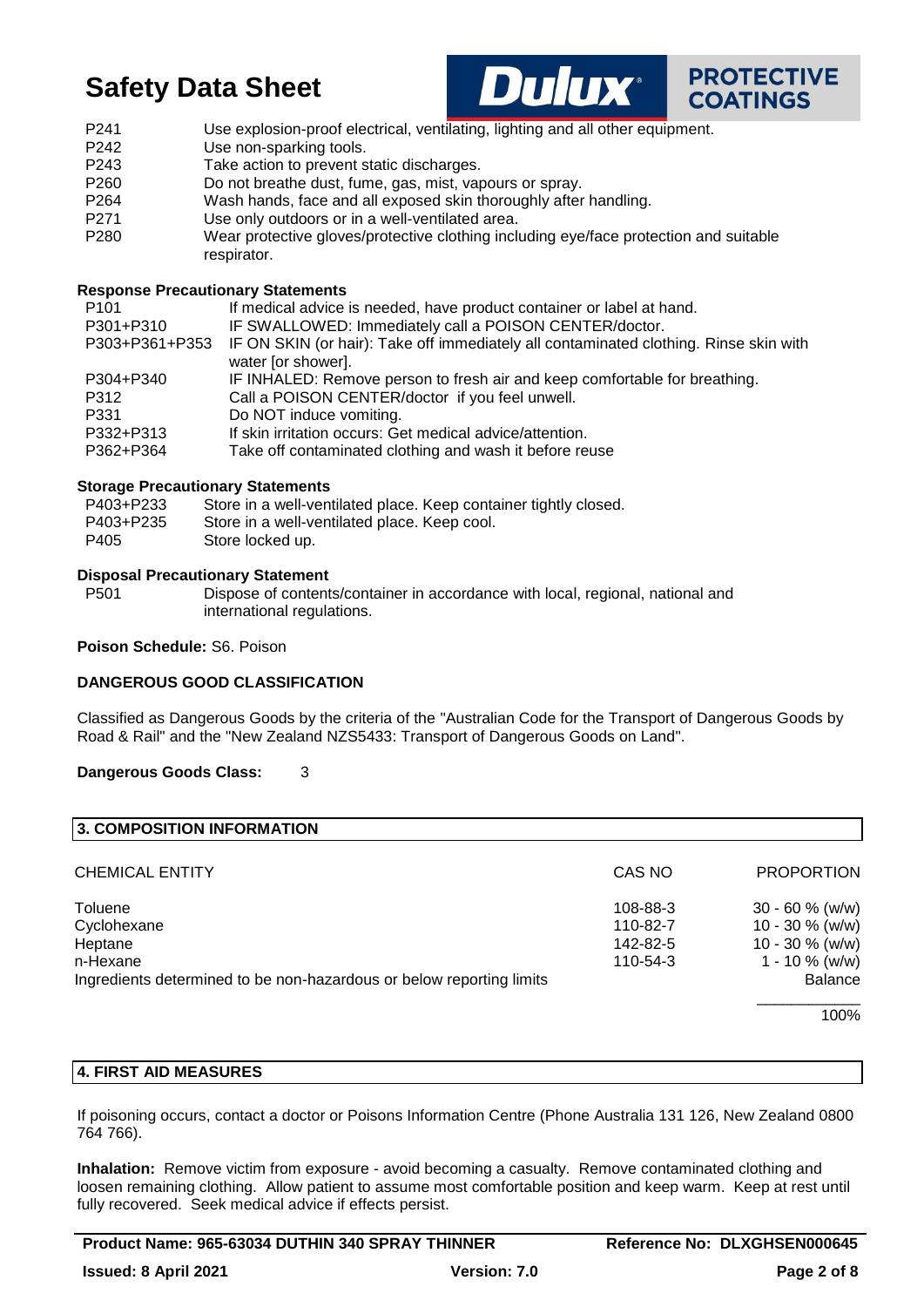

# **PROTECTIVE COATINGS**

**Skin Contact:** If skin or hair contact occurs, immediately remove contaminated clothing and flush skin and hair with running water. Continue flushing with water until advised to stop by the Poisons Information Centre or a Doctor; or for 15 minutes and transport to Doctor or Hospital. For gross contamination, immediately drench with water and remove clothing. Continue to flush skin and hair with plenty of water (and soap if material is insoluble). For skin burns, cover with a clean, dry dressing until medical help is available. If blistering occurs, do NOT break blisters. If swelling, redness, blistering, or irritation occurs seek medical assistance.

**Eye contact:** If in eyes wash out immediately with water. In all cases of eye contamination it is a sensible precaution to seek medical advice.

**Ingestion:** Immediately rinse mouth with water. If swallowed, do NOT induce vomiting. Give a glass of water to drink. Never give anything by the mouth to an unconscious patient. If vomiting occurs give further water. Immediately call Poisons Centre or Doctor.

**PPE for First Aiders:** Wear safety shoes, overalls, gloves, safety glasses, respirator. Use with adequate ventilation. If inhalation risk exists wear organic vapour/particulate respirator meeting the requirements of AS/NZS 1715 and AS/NZS 1716. Available information suggests that gloves made from nitrile rubber should be suitable for intermittent contact. However, due to variations in glove construction and local conditions, the user should make a final assessment. Always wash hands before smoking, eating, drinking or using the toilet. Wash contaminated clothing and other protective equipment before storing or re-using.

**Notes to physician:** Treat symptomatically.

# **5. FIRE FIGHTING MEASURES**

#### **Hazchem Code:** •3YE

**Suitable extinguishing media:** If material is involved in a fire use alcohol resistant foam or dry agent (carbon dioxide, dry chemical powder).

**Specific hazards:** Highly flammable liquid and vapour. May form flammable vapour mixtures with air. Flameproof equipment necessary in area where this chemical is being used. Nearby equipment must be earthed. Electrical requirements for work area should be assessed according to AS3000. Vapour may travel a considerable distance to source of ignition and flash back. Avoid all ignition sources. All potential sources of ignition (open flames, pilot lights, furnaces, spark producing switches and electrical equipment etc) must be eliminated both in and near the work area. Do NOT smoke.

**Fire fighting further advice:** Heating can cause expansion or decomposition leading to violent rupture of containers. If safe to do so, remove containers from path of fire. Keep containers cool with water spray. On burning or decomposing may emit toxic fumes. Fire fighters to wear self-contained breathing apparatus and suitable protective clothing if risk of exposure to vapour or products of combustion or decomposition.

# **6. ACCIDENTAL RELEASE MEASURES**

# **SMALL SPILLS**

Wear protective equipment to prevent skin and eye contamination. Avoid inhalation of vapours or dust. Wipe up with absorbent (clean rag or paper towels). Collect and seal in properly labelled containers or drums for disposal.

# **LARGE SPILLS**

If safe to do so, shut off all possible sources of ignition. Clear area of all unprotected personnel. Slippery when spilt. Avoid accidents, clean up immediately. Wear protective equipment to prevent skin and eye contamination and the inhalation of vapours. Work up wind or increase ventilation. Contain - prevent run off into drains and waterways. Use absorbent (soil, sand or other inert material). Use a spark-free shovel. Collect and seal in properly labelled containers or drums for disposal. If contamination of crops, sewers or waterways has occurred advise local emergency services.

**Dangerous Goods - Initial Emergency Response Guide No:** 14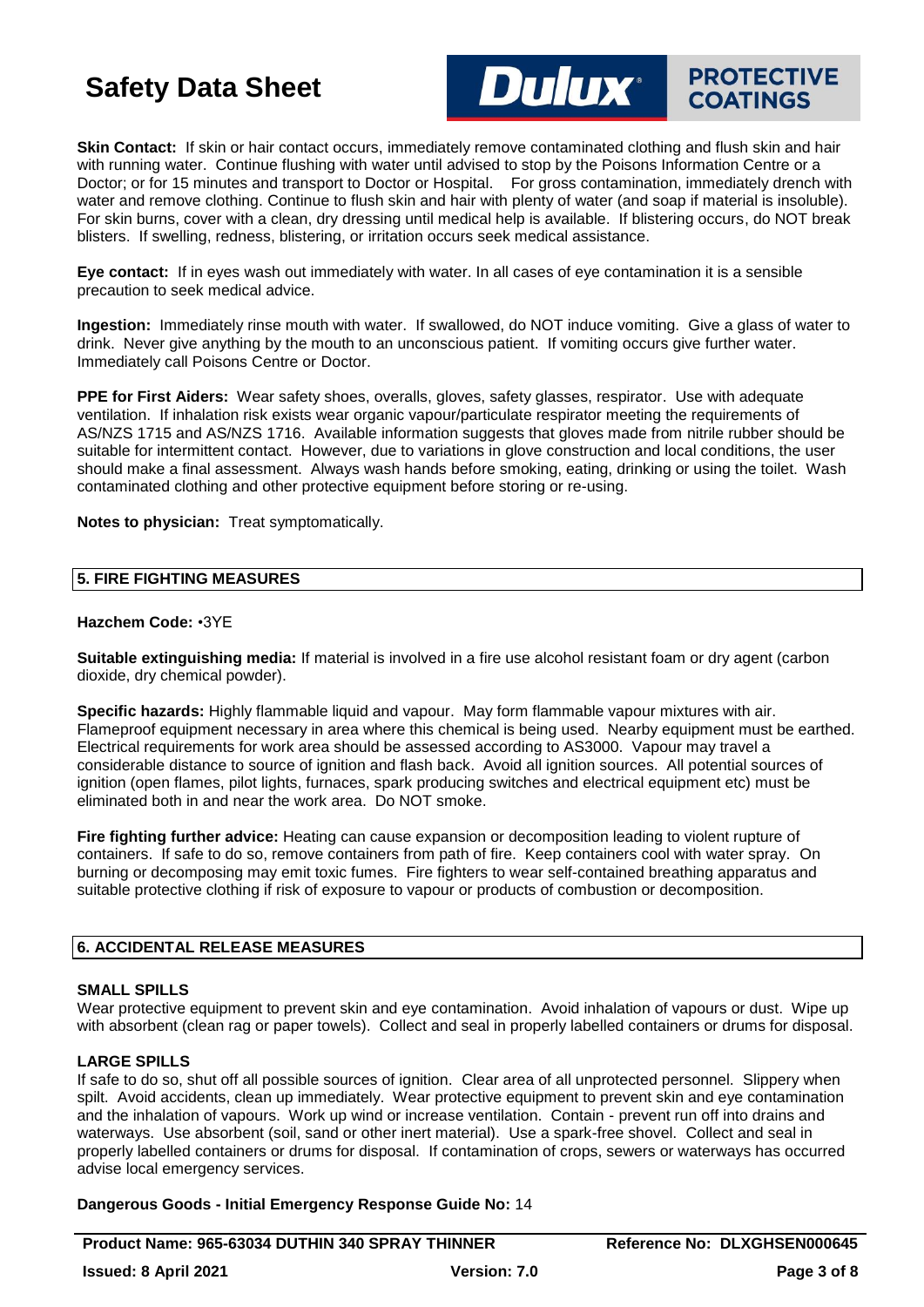# **7. HANDLING AND STORAGE**

**Handling:** Avoid eye contact and skin contact. Avoid inhalation of vapour, mist or aerosols.

**Storage:** Store in a cool, dry, well-ventilated place and out of direct sunlight. Store away from foodstuffs. Store away from incompatible materials described in Section 10. Store away from sources of heat and/or ignition. Store locked up. Keep container standing upright. Keep containers closed when not in use - check regularly for leaks.

This material is classified as a Class 3 Flammable Liquid as per the criteria of the "Australian Code for the Transport of Dangerous Goods by Road & Rail" and/or the "New Zealand NZS5433: Transport of Dangerous Goods on Land" and must be stored in accordance with the relevant regulations.

This material is a Scheduled Poison Schedule 6 (Poison) and must be stored, maintained and used in accordance with the relevant regulations.

# **8. EXPOSURE CONTROLS / PERSONAL PROTECTION**

#### **National occupational exposure limits:**

|                            | TWA   |     | <b>STEL</b> | <b>NOTICES</b> |
|----------------------------|-------|-----|-------------|----------------|
| ppm                        | mq/m3 | ppm | mq/m3       |                |
| 100<br>Cyclohexane         | 350   | 300 | 1050        | ۰              |
| Heptane (n-Heptane)<br>400 | 1640  | 500 | 2050        | -              |
| Hexane (n-Hexane)<br>20    | 72    |     |             |                |
| Toluene<br>50              | 191   | 150 | 574         | Sk             |

As published by Safe Work Australia.

TWA - The time-weighted average airborne concentration over an eight-hour working day, for a five-day working week over an entire working life.

STEL (Short Term Exposure Limit) - the average airborne concentration over a 15 minute period which should not be exceeded at any time during a normal eight-hour workday.

'Sk' Notice - absorption through the skin may be a significant source of exposure. The exposure standard is invalidated if such contact should occur.

These Exposure Standards are guides to be used in the control of occupational health hazards. All atmospheric contamination should be kept to as low a level as is workable. These exposure standards should not be used as fine dividing lines between safe and dangerous concentrations of chemicals. They are not a measure of relative toxicity.

If the directions for use on the product label are followed, exposure of individuals using the product should not exceed the above standard. The standard was created for workers who are routinely, potentially exposed during product manufacture.

**Biological Limit Values:** As per the "National Model Regulations for the Control of Workplace Hazardous Substances (Safe Work Australia)" the ingredients in this material do not have a Biological Limit Allocated.

**Engineering Measures:** Ensure ventilation is adequate to maintain air concentrations below Exposure Standards. Use only in well ventilated areas. Use with local exhaust ventilation or while wearing appropriate respirator. Vapour heavier than air - prevent concentration in hollows or sumps. Do NOT enter confined spaces where vapour may have collected.

**Personal Protection Equipment:** SAFETY SHOES, OVERALLS, GLOVES, SAFETY GLASSES,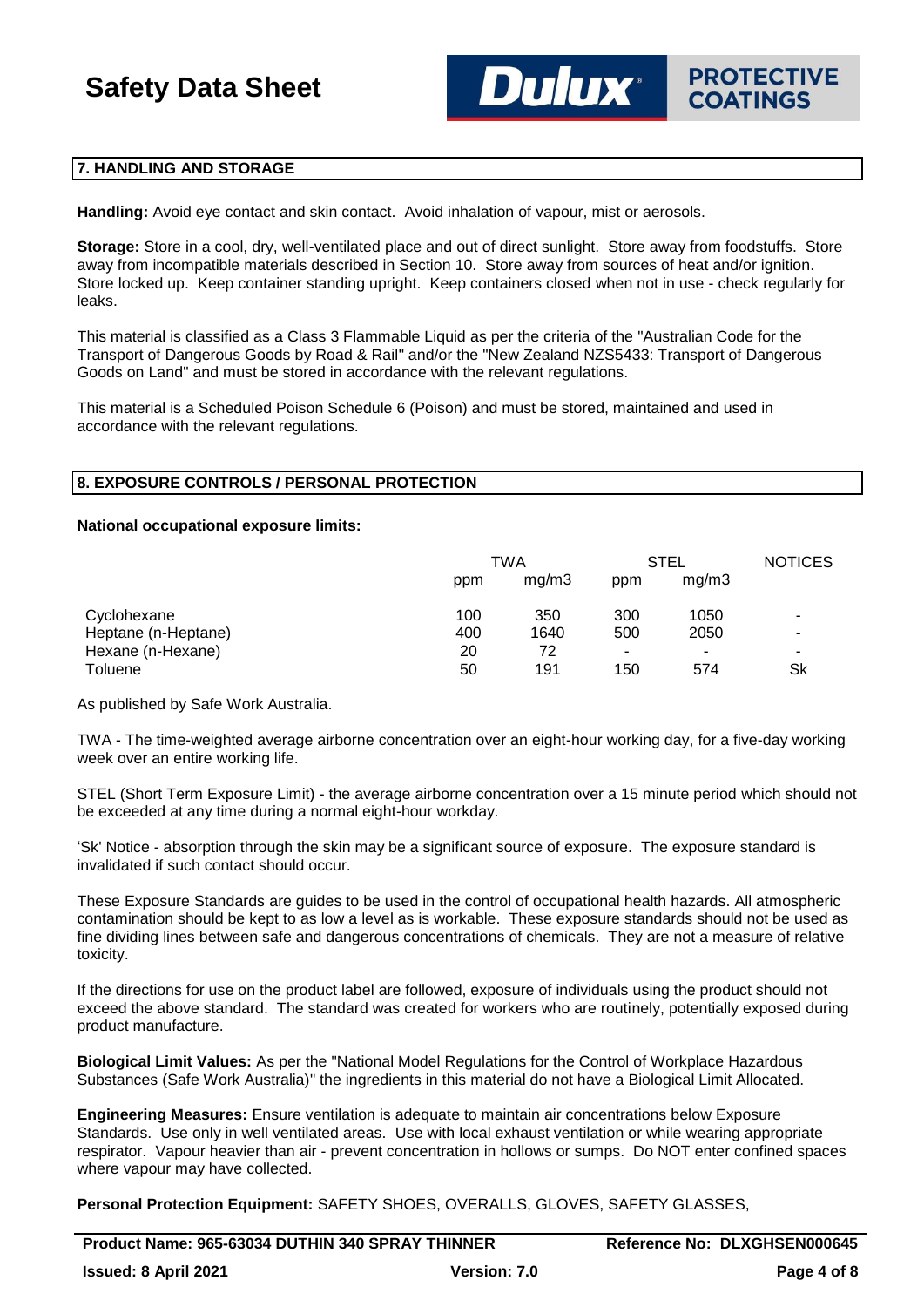

RESPIRATOR.

Wear safety shoes, overalls, gloves, safety glasses, respirator. Use with adequate ventilation. If inhalation risk exists wear organic vapour/particulate respirator meeting the requirements of AS/NZS 1715 and AS/NZS 1716. Available information suggests that gloves made from nitrile rubber should be suitable for intermittent contact. However, due to variations in glove construction and local conditions, the user should make a final assessment. Always wash hands before smoking, eating, drinking or using the toilet. Wash contaminated clothing and other protective equipment before storing or re-using.

**Hygiene measures:** Keep away from food, drink and animal feeding stuffs. When using do not eat, drink or smoke. Wash hands prior to eating, drinking or smoking. Avoid contact with clothing. Avoid eye contact and skin contact. Avoid inhalation of vapour, mist or aerosols. Ensure that eyewash stations and safety showers are close to the workstation location.

# **9. PHYSICAL AND CHEMICAL PROPERTIES**

| Form:   | Liquid     |
|---------|------------|
| Colour: | Colourless |
| Odour:  | Solvent    |

**Specific Gravity:** 0.788 **Relative Vapour Density (air=1):** >1 **Vapour Pressure (20 °C):** N Av Flash Point (°C): <1 **Flammability Limits (%):** N Av **Autoignition Temperature (°C):** N Av **Melting Point/Range (°C):** N Av **Boiling Point/Range (°C):** 95 - 138 **pH:** N App **Viscosity:** <21 mm²/s @ 40 °C Total VOC (g/Litre): N Av

**Solubility:** Insoluble in water. Soluble in organic solvents.

(Typical values only - consult specification sheet)  $N Av = Not available, N App = Not applicable$ 

#### **10. STABILITY AND REACTIVITY**

**Chemical stability:** This material is thermally stable when stored and used as directed.

**Conditions to avoid:** Elevated temperatures and sources of ignition.

**Incompatible materials:** Oxidising agents.

**Hazardous decomposition products:** Oxides of carbon and nitrogen, smoke and other toxic fumes.

**Hazardous reactions:** No known hazardous reactions.

# **11. TOXICOLOGICAL INFORMATION**

No adverse health effects expected if the product is handled in accordance with this Safety Data Sheet and the product label. Symptoms or effects that may arise if the product is mishandled and overexposure occurs are:

# **Acute Effects**

**Inhalation:** Material may be an irritant to mucous membranes and respiratory tract. Inhalation of vapour can result in headaches, dizziness and possible nausea. Inhalation of high concentrations can produce central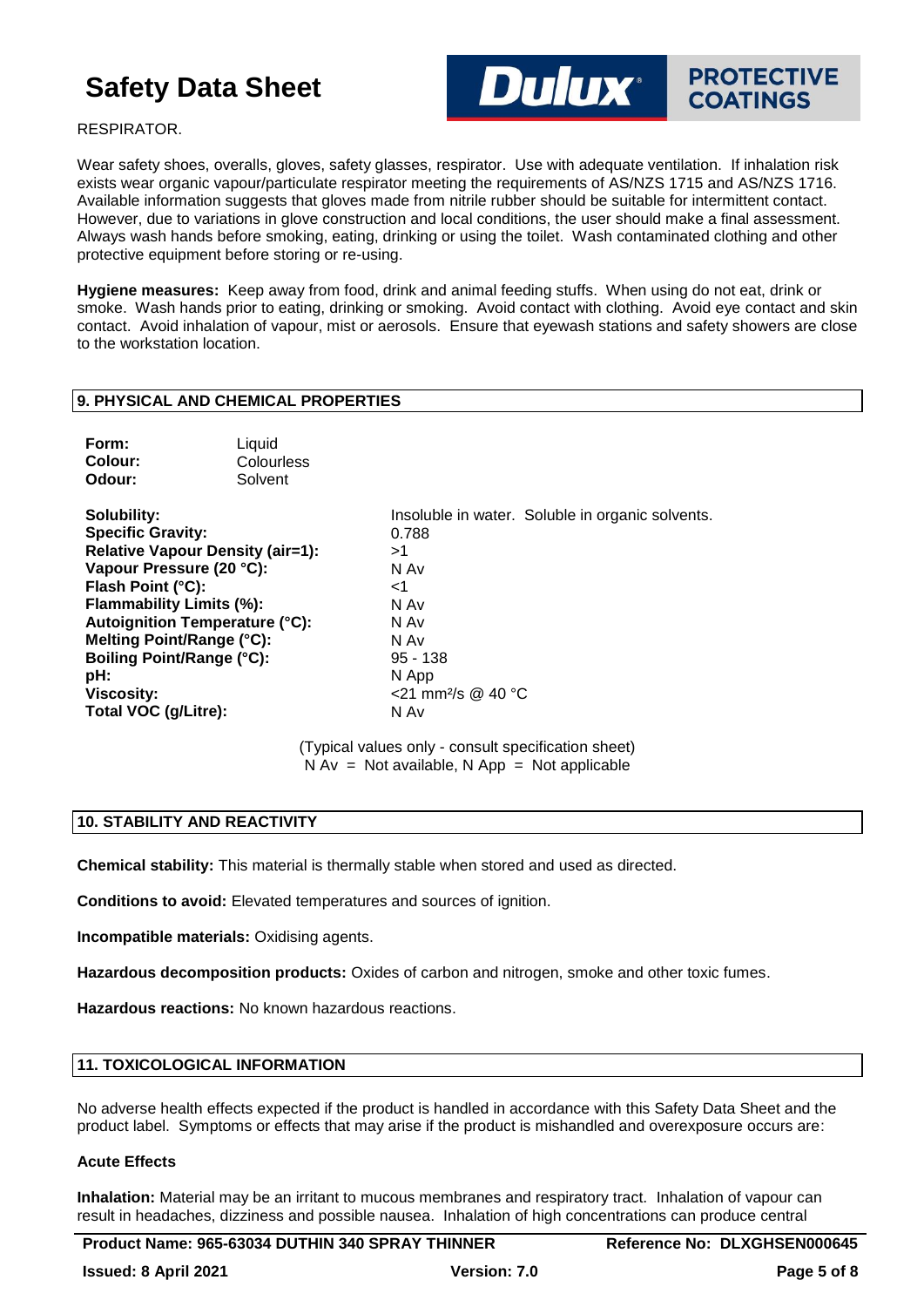

**PROTECTIVE** 

nervous system depression, which can lead to loss of co-ordination, impaired judgement and if exposure is prolonged, unconsciousness.

**Skin contact:** Contact with skin will result in irritation.

**Ingestion:** Swallowing can result in nausea, vomiting and irritation of the gastrointestinal tract. May cause lung damage if swallowed. Small amounts of liquid aspirated into the respiratory system during ingestion or vomiting may cause bronchopneumonia or pulmonary oedema.

**Eye contact:** May be an eye irritant.

# **Acute toxicity**

**Inhalation:** This material has been classified as non-hazardous. Acute toxicity estimate (based on ingredients): LC50 > 20.0 mg/L for vapours or LC50 > 5.0 mg/L for dust and mist or LC50 > 20,000 ppm for gas

**Skin contact:** This material has been classified as non-hazardous. Acute toxicity estimate (based on ingredients): >2,000 mg/Kg bw

**Ingestion:** This material has been classified as non-hazardous. Acute toxicity estimate (based on ingredients): >2,000 mg/Kg bw

**Corrosion/Irritancy:** Eye: this material has been classified as not corrosive or irritating to eyes. Skin: this material has been classified as a Category 2 Hazard (reversible effects to skin).

**Sensitisation:** Inhalation: this material has been classified as not a respiratory sensitiser. Skin: this material has been classified as not a skin sensitiser.

**Aspiration hazard:** This material has been classified as Aspiration Hazard - Category 1

**Specific target organ toxicity (single exposure):** This material has been classified as a Category 3 Hazard. Exposure via inhalation may result in depression of the central nervous system.

# **Chronic Toxicity**

**Mutagenicity:** This material has been classified as non-hazardous.

**Carcinogenicity:** This material has been classified as non-hazardous.

**Reproductive toxicity (including via lactation):** This material has been classified as non-hazardous.

**Specific target organ toxicity (repeat exposure):** This material has been classified as a Category 2 Hazard.

# **12. ECOLOGICAL INFORMATION**

Avoid contaminating waterways.

**Acute aquatic hazard:** This material has been classified as a Category Acute 1 Hazard (9.1A New Zealand). Acute toxicity estimate (based on ingredients): <1 mg/L

**Long-term aquatic hazard:** This material has been classified as non-hazardous. Non-rapidly or rapidly degradable substance for which there are adequate chronic toxicity data available OR in the absence of chronic toxicity data, Acute toxicity estimate (based on ingredients): >100 mg/L, where the substance is not rapidly degradable and/or BCF  $<$  500 and/or log  $K_{ow}$   $<$  4.

**Ecotoxicity:** No information available.

**Persistence and degradability:** No information available.

**Bioaccumulative potential:** No information available.

Product Name: 965-63034 DUTHIN 340 SPRAY THINNER Reference No: DLXGHSEN000645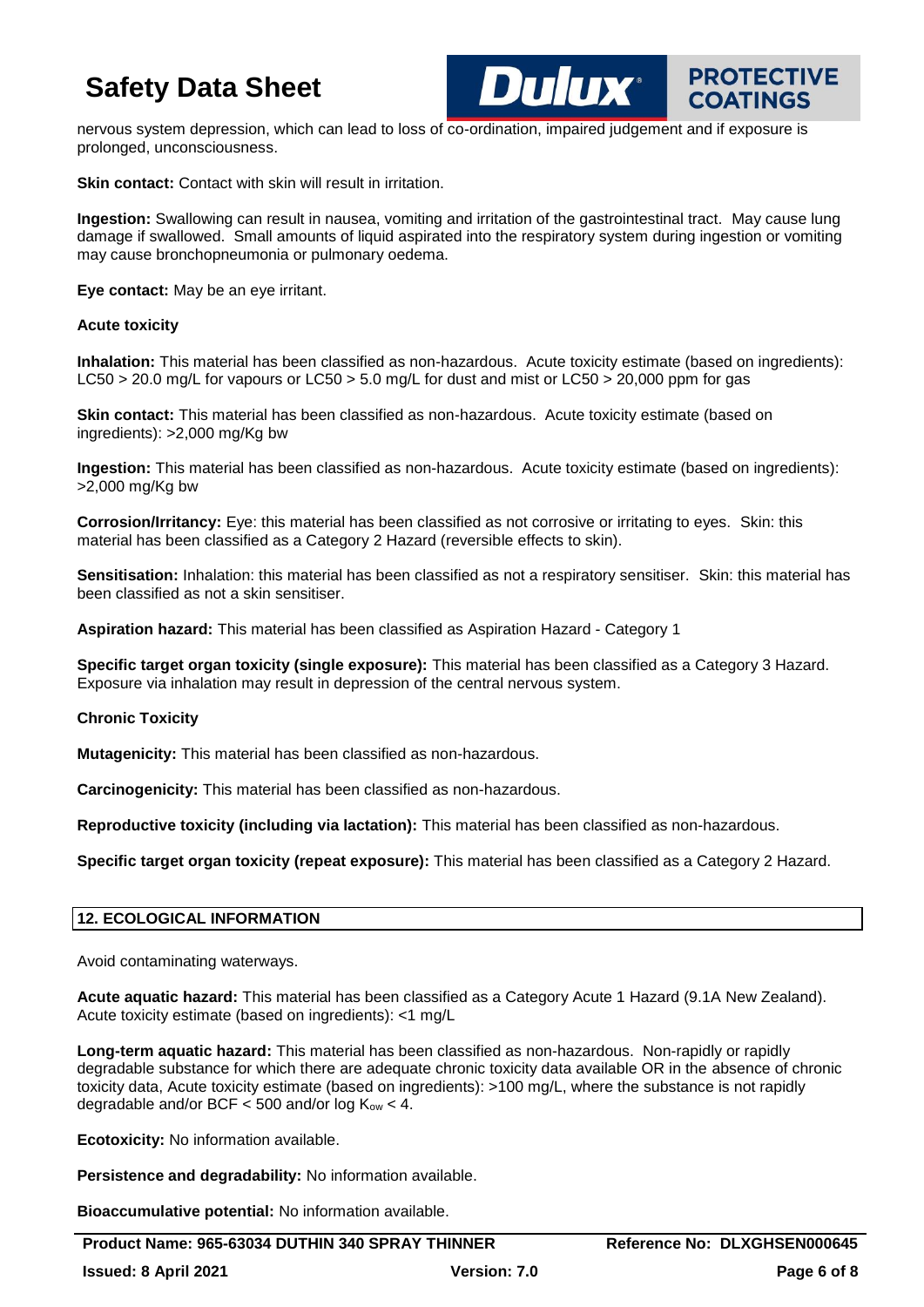

**Mobility:** No information available.

#### **13. DISPOSAL CONSIDERATIONS**

Persons conducting disposal, recycling or reclamation activities should ensure that appropriate personal protection equipment is used, see "Section 8. Exposure Controls and Personal Protection" of this SDS.

If possible material and its container should be recycled. If material or container cannot be recycled, dispose in accordance with local, regional, national and international Regulations.

#### **14. TRANSPORT INFORMATION**

#### **ROAD AND RAIL TRANSPORT**

Classified as Dangerous Goods by the criteria of the "Australian Code for the Transport of Dangerous Goods by Road & Rail" and the "New Zealand NZS5433: Transport of Dangerous Goods on Land".

| UN No:                              | 1263        |
|-------------------------------------|-------------|
| <b>Dangerous Goods Class:</b>       | 3           |
| <b>Packing Group:</b>               | Ш           |
| <b>Hazchem Code:</b>                | $\cdot$ 3YE |
| <b>Emergency Response Guide No:</b> | 14          |

**Proper Shipping Name:** PAINT RELATED MATERIAL

**Segregation Dangerous Goods:** Not to be loaded with explosives (Class 1), flammable gases (Class 2.1), if both are in bulk, toxic gases (Class 2.3), spontaneously combustible substances (Class 4.2), oxidising agents (Class 5.1), organic peroxides (Class 5.2), toxic substances (Class 6.1), infectious substances (Class 6.2) or radioactive substances (Class 7). Exemptions may apply.

# **MARINE TRANSPORT**

Classified as Dangerous Goods by the criteria of the International Maritime Dangerous Goods Code (IMDG Code) for transport by sea. This material is classified as a Marine Pollutant (P) according to the International Maritime Dangerous Goods Code.

|                                                                  | <b>FLAMMABLE</b><br>LIQUID |
|------------------------------------------------------------------|----------------------------|
| UN No:<br><b>Dangerous Goods Class:</b><br><b>Packing Group:</b> | 1263<br>3<br>Ш             |
| <b>Proper Shipping Name:</b>                                     | PAINT RELATED MATERIAL     |

#### **AIR TRANSPORT**

Classified as Dangerous Goods by the criteria of the International Air Transport Association (IATA) Dangerous Goods Regulations for transport by air.